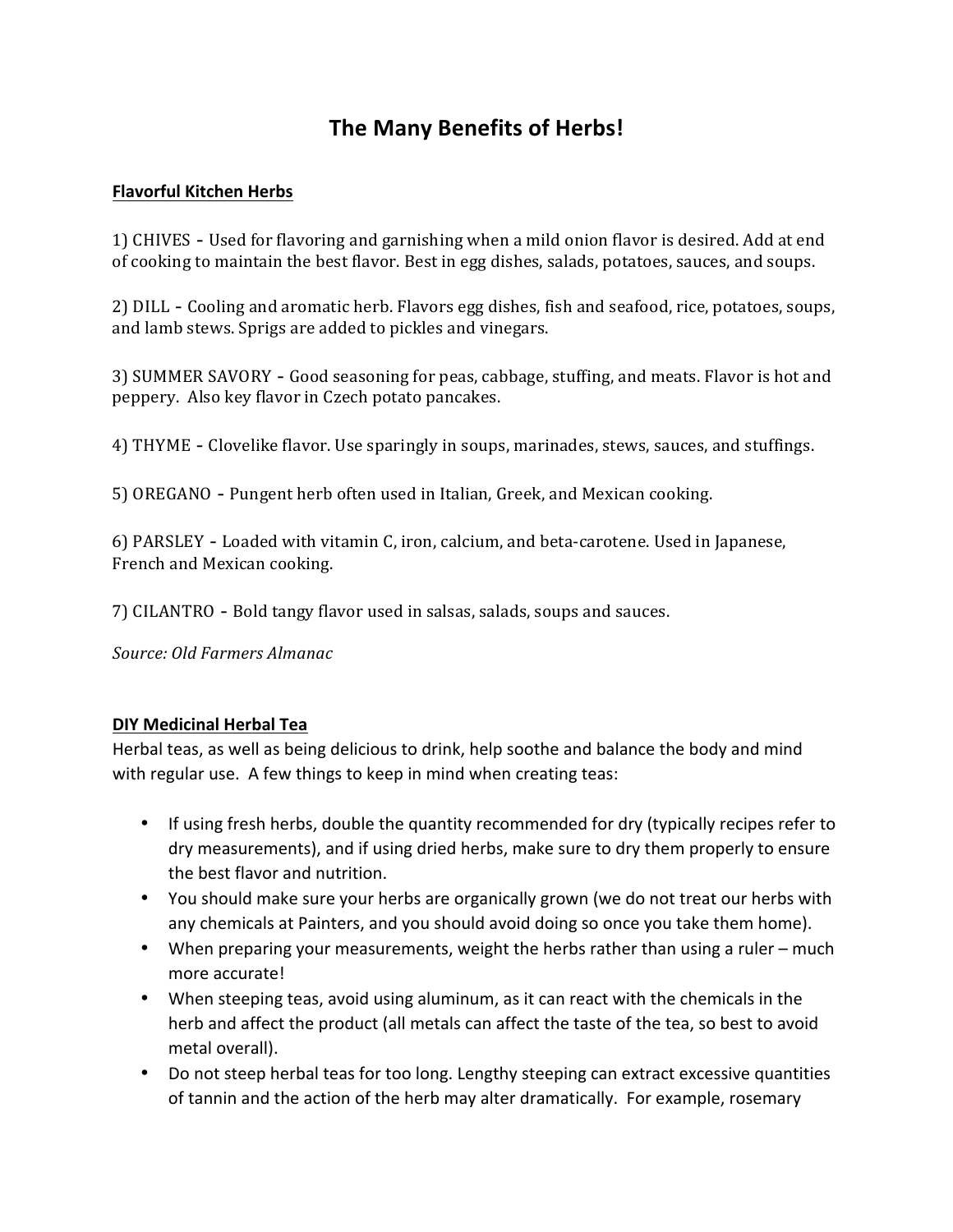(Rosmarinus officinalis) tea, when steeped for 5-10 minutes, is a mild soporific (inducing or tending to induce sleep), but left for too long it can have quite the opposite effect.

• Drink tea after meals so they don't interfere with digestion. Many actually aid digestion when drank after large or irritating meals (try peppermint or fennel).

## **Basic Herbal Tea Recipe**

1-t dried herb(s) or 2-t fresh herbs

1-cup boiling water

Directions: Pour the boiling water over the herb(s) or place the herbs in a tea strainer and immerse in water. Leave it to steep for 5-10 minutes, then remove your strainer or strain the tea and enjoy! Start with peppermint or chamomile, but once you feel comfortable with the process, start experimenting with blends.

# Some great medicinal (and tasty) herbs to try:

Calendula (Calendula officials) flowers: indigestion, skin troubles Catnip (Nepeta cataria) leaves: headaches, restlessness, digestive aid, infection prevention Chamomile (Matricaria recutita) flowers: headaches, nervousness, indigestion, ulcers, arthritis, and infection prevention

Chickweed (Stellaria media – found in most yards): coughs and colds

Lavender (Lavandula angustifolia) flowers: headache and nervousness

Lemon balm (Melissa officinalis) leaves: headache and insomnia

Lemongrass (Cymbopogon citratus): refreshing and uplifting

Peppermint (Mentha piperita): flatulence and nausea

Plantain (Plantago major  $-$  found in most yards): colds

Red clover (Trifolium pretense – found in most yards) flowers (simmer): colds, skin problems, and blood cleanser

Rosemary (Rosmarinus officials): circulation, nervousness, depression, food poisoning preventive, and decongestant

Sage (Salvia officinalis): fevers, tonic, wounds, digestive aid, blood sugar regulation, and sore throat

Thyme (Thymus vulgaris): colds, indigestion, and cough remedy

Valerian (Valeriana officinalis): tension and headaches

Yarrow (Achillea millefolium- typically grown as an ornamental): colds, indigestion, and cough remedy

*Remember, there are no definite rules for combining herbs in a tea mixture. Don't love the taste of your creation? Add one of these herbs as a flavor enhancer/sweetener:*

Peppermint (Mentha piperita)

Fennel (Foeniculum vulgare)

Ginger (Zingiber officinale)

Lemon balm (Melissa officinalis)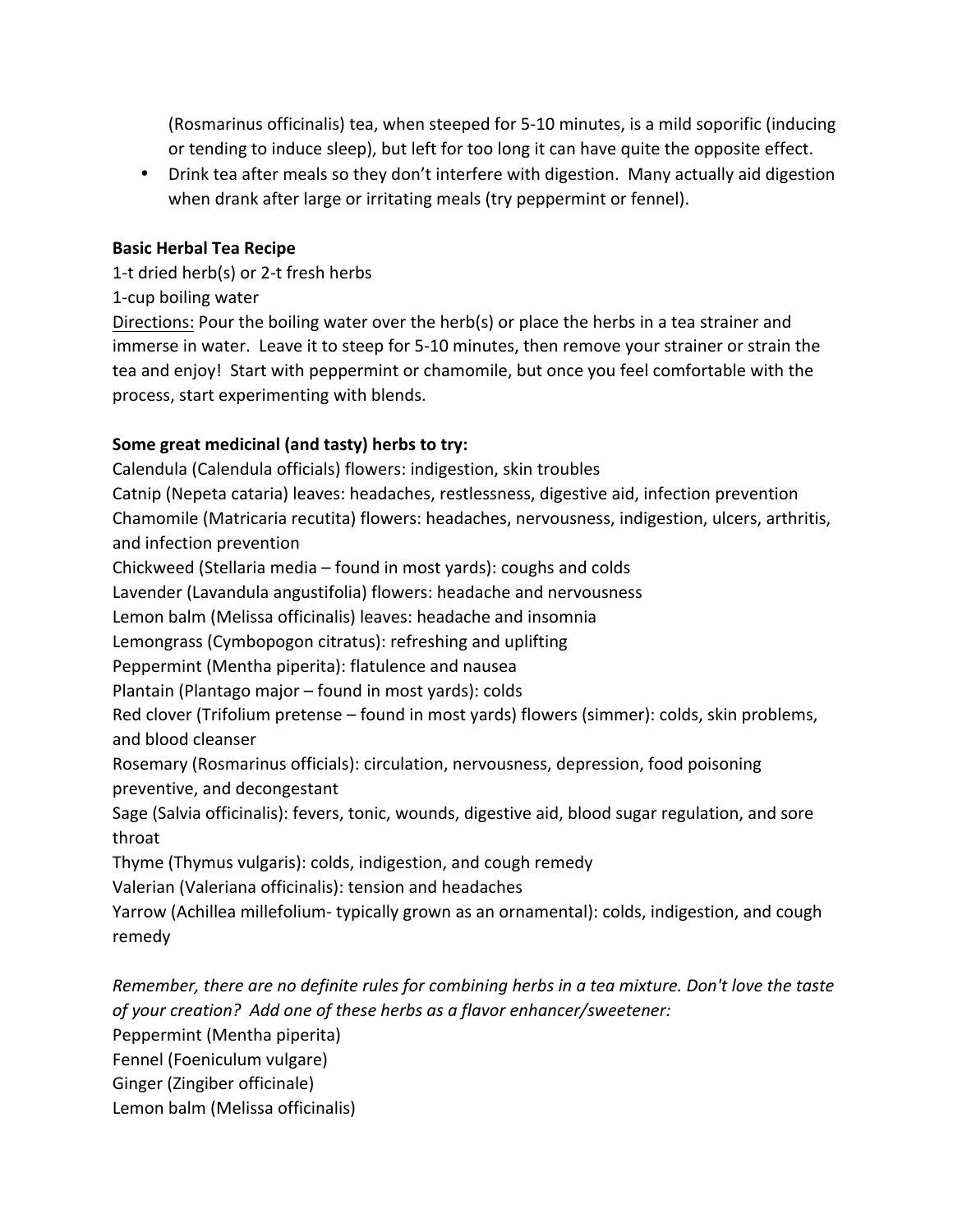Lemon verbena (Aloysia citriodora)

Additional "flavor ingredients" that can complement your herbal teas include rose petals, citrus peels and dried apple or peach. Make sure you only use organic fruits and untreated roses! For a refreshing treat on a hot day, try serving your favorite tea on ice or mix the chilled infusion with one or more fruit juices to create a unique punch. You can also try mixing in club soda to make a healthy alternative to soda!

# **If you want to build up a stock of dried herbs and flavorings, try following this procedure:**

Gather leaves or blossoms in mid-morning, after most of the dew has evaporated. (If the leaves are dusty, wash them in cold water and drain or shake off excess moisture.) Set the vegetation in a dry, warm place, out of direct sunlight. (A windowsill facing any direction other than South is ideal.) The important thing is to lay the herbage out one plant deep on a clean paper towel, dish towel, or (if you have one) drying screen. (Don't pile the herbs up ... the ones on the bottom might become moldy.) To protect the tea makings from dust, lay more paper towels or cheesecloth  $-$  on top of them. Allow the plants to dry for about 10 days (longer, if they still feel moist), then store them in tightly closed, labeled jars. If you want to make an herbal blend, make sure to combine them in a tightly closed jar for at least 10 days to ensure proper mixing of the flavors.

*Sources: American College of Heathcare Sciences and Mother Earth News*

### **Repel Mosquitoes Naturally**

While summer's warm days and long nights afford us ample time to enjoy the great outdoors, summer is also prime time for mosquitoes, bloodsuckers that can both ruin our outdoor enjoyment and carry diseases such as West Nile virus. Perusing the bug-repellent aisle at your grocery store or pharmacy, you'll find a swarm of mosquito-control products based on the chemical DEET. But before you spray yourself, your family and your yard with these products, consider the health effects. A study by the National Park Service found that test groups exposed to DEET reported side effects including nausea, headaches, dizziness, skin irritation, rashes and numb or burning lips. Researchers at Duke University also found that long-term exposure to DEET can kill brain cells and cause behavioral changes in rats. Fortunately, we don't have to rely on chemicals to keep pesky and potentially dangerous mosquitoes at bay. Try some of our favorite natural mosquito control methods instead.

Some garden plants naturally repel mosquitoes. Rose-scented geraniums contain the natural insect repellents citronellal and geraniol—some gardeners report swishing their hands through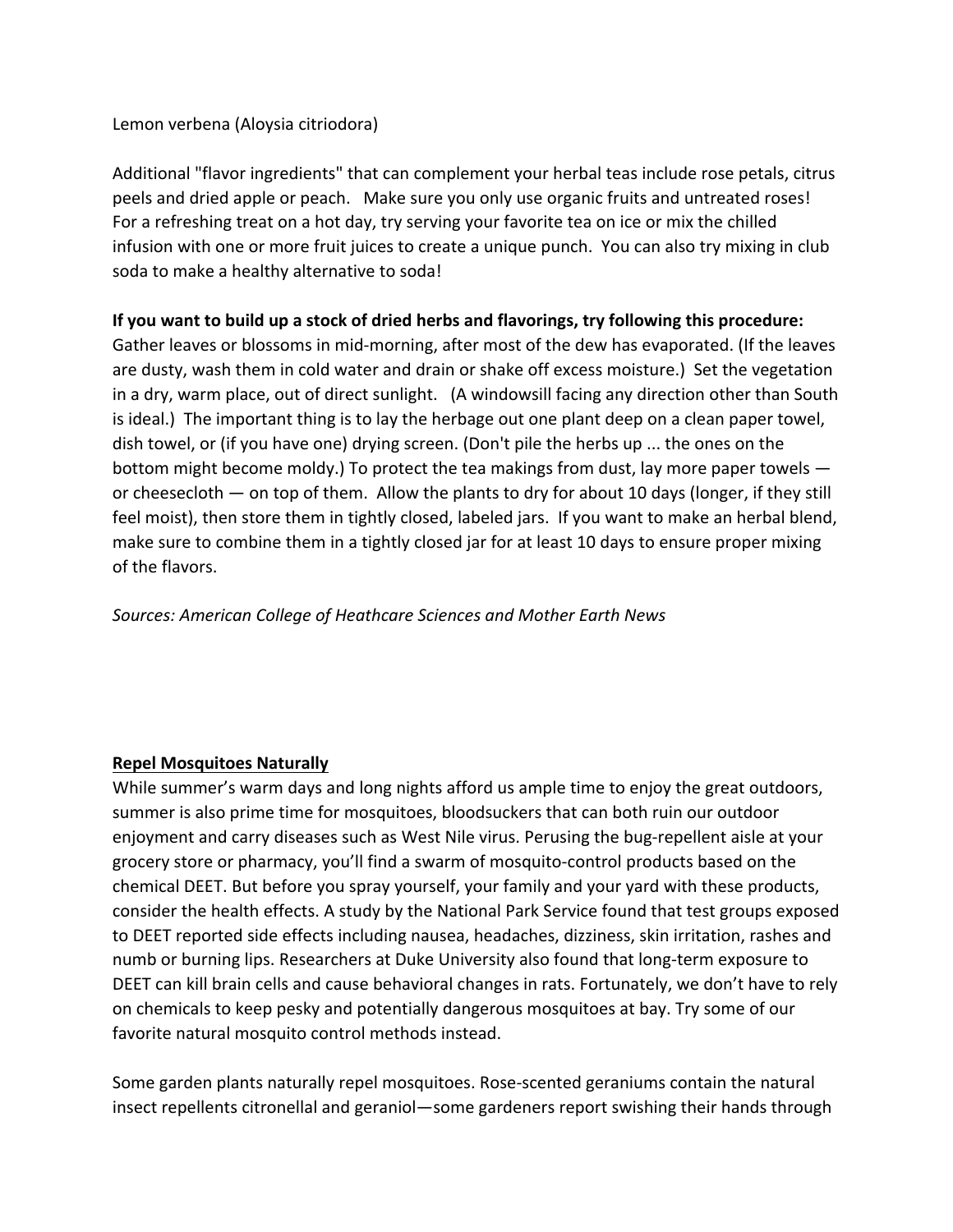the leaves is enough to deter mosquitoes. Lemon balm (*Melissa officinalis*), which is easy to grow from seed, contains the repellents citronellal, geraniol and geranial. And the essential oil in catnip (*Nepeta cataria*), nepetalactone, was found to be about 10 times more effective at repelling mosquitoes than DEET, researchers at Iowa State University found.

Gardeners also report anecdotally that crushing handfuls of basil (*Ocimum basilicum*), lemon thyme (*Thymus x citriodorus*) and lemongrass (*Cymbopogon citratus*) can repel mosquitoes for short periods—usually less than 30 minutes. To try these plants, just crush a handful of leaves in your hand and rub them on exposed skin. (Use any herb with caution until you know how your skin will react.) Another natural solution may be soybean oil. In a study by the *New England Journal of Medicine*, a soybean oil-based repellent offered protection from mosquito bites for 1.5 hours.

#### **Plants that Repel Mosquitoes**

A number of smart yard management techniques can help reduce the number of mosquitoes in an area. First, eliminate breeding places: any objects that can hold as little as a few tablespoons of water for seven to 10 days—the time it takes for eggs to hatch and larvae to mature. Commonly overlooked breeding spots include old tires, clogged gutters and abandoned tubs or buckets. Change the water weekly in bird baths, wading pools, outdoor pet bowls or anywhere else you might find standing water around your property.

If your yard contains large water troughs, ponds or other areas with standing water, you can use Bt (Bacillus thuringiensis israelensis), a naturally occurring bacterium that kills mosquito larvae, yet is nontoxic to people and fish. Many garden centers sell mosquito dunks or granulated products containing this fast-acting biological larvicide.

When it comes to treating your lawn, avoid spraying the area with broad-spectrum insecticides. Many of these sprays contain insecticidal compounds known as pyrethrins. Extremely toxic to bees, fish such as bluegill and lake trout, and slightly to moderately toxic to bird species, these chemicals also have been associated with (in rare cases, dangerous) allergic reactions in humans, and anemia and disruption of sex hormones in lab animals. Along with pest insects, insecticides can also kill natural mosquito predators—most of which take longer to repopulate than the mosquitoes themselves. Keeping backyard chickens also can be an effective way to reduce mosquitoes and other insect pests. Learn about how to select a breed, build your own coop and more in "What the Cluck! Raise Backyard Chickens."

#### **Protect Yourself**

A few other outdoor habits can help repel mosquitoes naturally. Fans may be a good way to help shoo the pests off your deck or patio—researchers believe fans work because they help dispel the carbon dioxide we exhale, which is how mosquitoes locate us. If you have an unscreened porch, install an overhead ceiling fan: You'll be cooler and may get fewer bites. Burning citronella candles is effective and one of the easier natural mosquito control methods. In one study, the candles were shown to reduce mosquito bites for those near them while they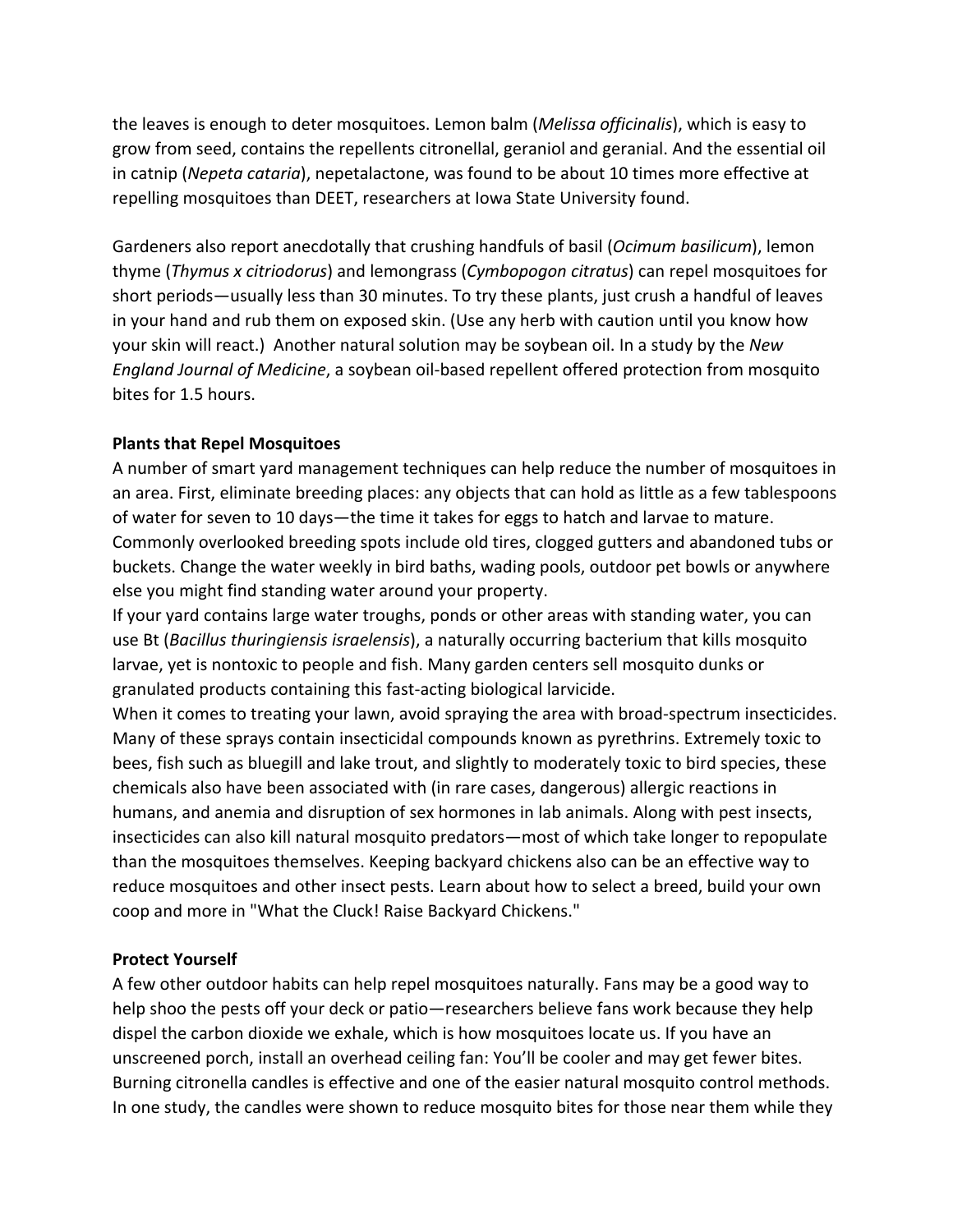were being burned—but their effectiveness is only in the immediate area if wind is low, so it's best to pair their use with a topical repellent. You will also find commercially available mosquito traps, but The American Mosquito Control Association has determined that the traps, designed to lure and kill large numbers of pests, are only effective against certain species. Placing baited traps on your property could, in fact, attract mosquitoes that may not come otherwise, and at \$200 to \$500, you will want to get a local endorsement of effectiveness before investing in such products.

You can reduce your personal attractiveness to mosquitoes by avoiding highly perfumed soaps and shampoos and wearing loose-fitting clothing, which helps form an air barrier between you and the bugs. Mosquitoes are most attracted to areas of the body where the skin is thin and blood vessels are close to the surface such as ears, wrists and ankles, so pay extra attention to covering or applying natural repellent to these areas. Opt for light- or neutral-colored clothing, which is less attractive to mosquitoes than dark or bright floral colors.

Be diligent about using your herbal mosquito repellent. Most herbal repellents work for a shorter time period than their chemical counterparts. The key to using any plant-based repellent is to watch how it's working. Immediately after application, mosquitoes will not light on your skin; as the effectiveness wanes, they will light but not bite. That's your signal to apply more repellent because the third stage is near—when the mosquitoes light and bite. Herbal Mosquito Repellent Recipe

**To avoid using DEET-based products, make your own herbal mosquito repellent.** The following essential oils will naturally repel mosquitoes—for a stronger formula, try mixing several oils together. Experiment to see which oils work best with your body chemistry. Always test essential oils on a small patch of skin before applying liberally, and use extra caution with children. Most essential oils are not recommended for use on children younger than 2.

Essential Oils

- • Basil
- Catnip
- Clove
- • Citronella
- Eucalyptus
- • Garlic
- • Geranium
- • Lavender
- Lemon Balm
- • Myrrh
- • Neem
- • Palmarosa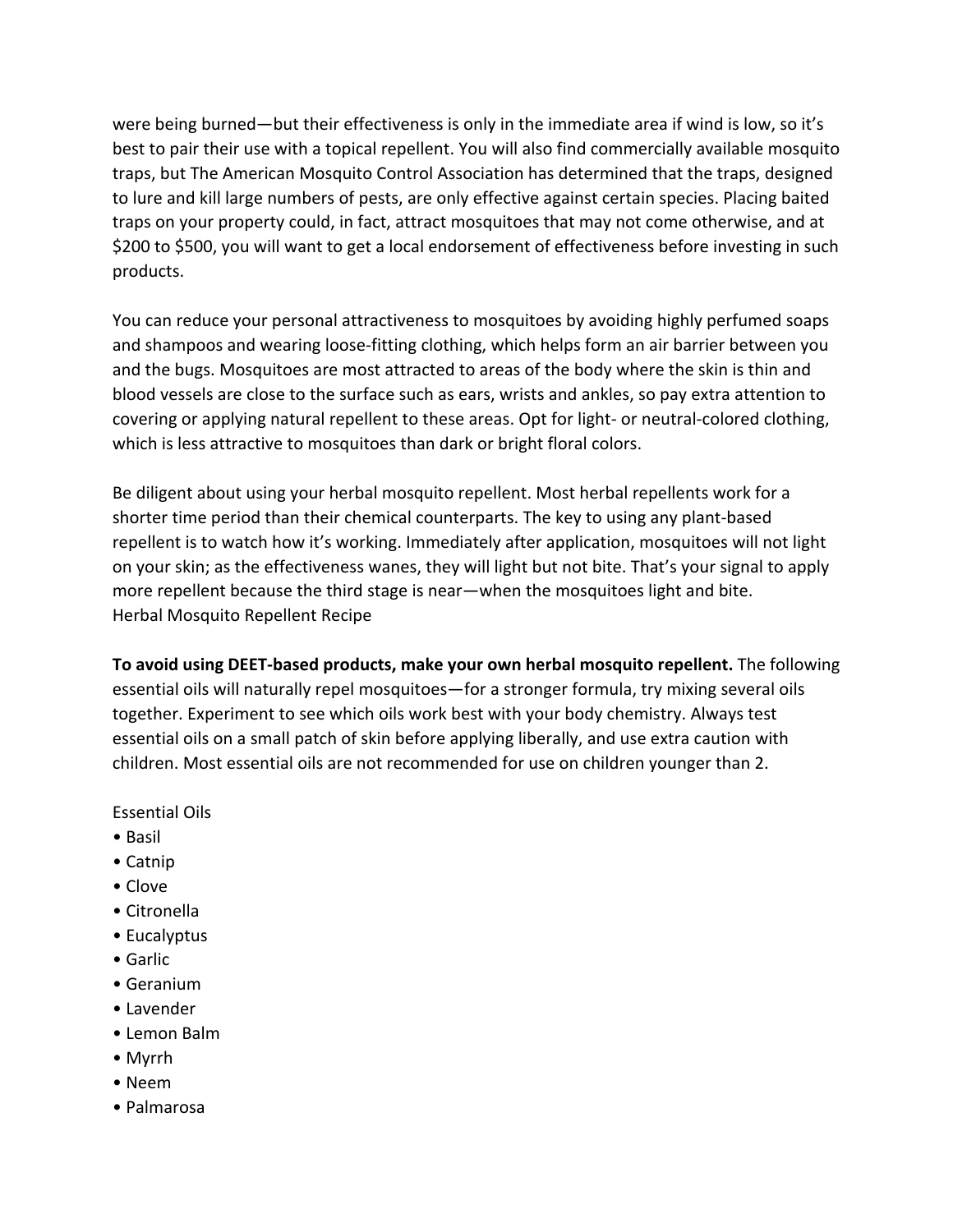- • Peppermint
- • Pine
- • Rosemary

#### Ingredients

2 1/2 teaspoons total of any combination of mosquito-repelling essential oils 1 cup 190-proof grain alcohol (available in liquor stores) Place ingredients in a jar with a tight-fitting lid and shake vigorously. Transfer to small bottles for storage. To use, rub a small amount on exposed skin or dab on clothing. What Doesn't Work Several studies have found that installing a bat house, sometimes cited as a mosquito

deterrent, is ineffective at controlling mosquitoes because bats prefer to dine on larger insects. Ultrasonic devices and outdoor bug "zappers" also don't help control mosquito populations.

Read more: http://www.motherearthliving.com/health-and-wellness/natural-mosquito-control*methods*

### **15 Uses for Mint**

A true botanical wonder, mint is a breeze to care for, and its pleasing aroma makes it a welcome addition to the garden. The best part about this easy-to-grow herb is its usefulness. Mint makes a delicious addition to meals, a healthful tea, a fragrant potpourri and an insectdeterring spray. This sweet-smelling plant also has soothing and anesthetic properties that make it a great fit for homemade body-care products. To grow mint, get a cutting from a friend or purchase a starter plant at a nursery. (Mint doesn't reproduce true from seed.) Mint can actually be too easy to grow—it sometimes takes over the garden—so give this attractive ground cover plenty of room to spread, or plant it in a container.

1. All aBuzz: Growing mint will keep your yard and garden buzzing with beneficial insects. Mint is rich in nectar and pollen, and its small flower clusters keep these sweet treats easily accessible for helpful bugs such as honeybees and hoverflies.

2. Bug Off: While it attracts "good bugs," mint also deters "bad bugs." Repel ants and flies by growing pennyroyal mint right outside your door, or spray diluted peppermint essential oil (10 parts water to one part oil) around doorways and windows.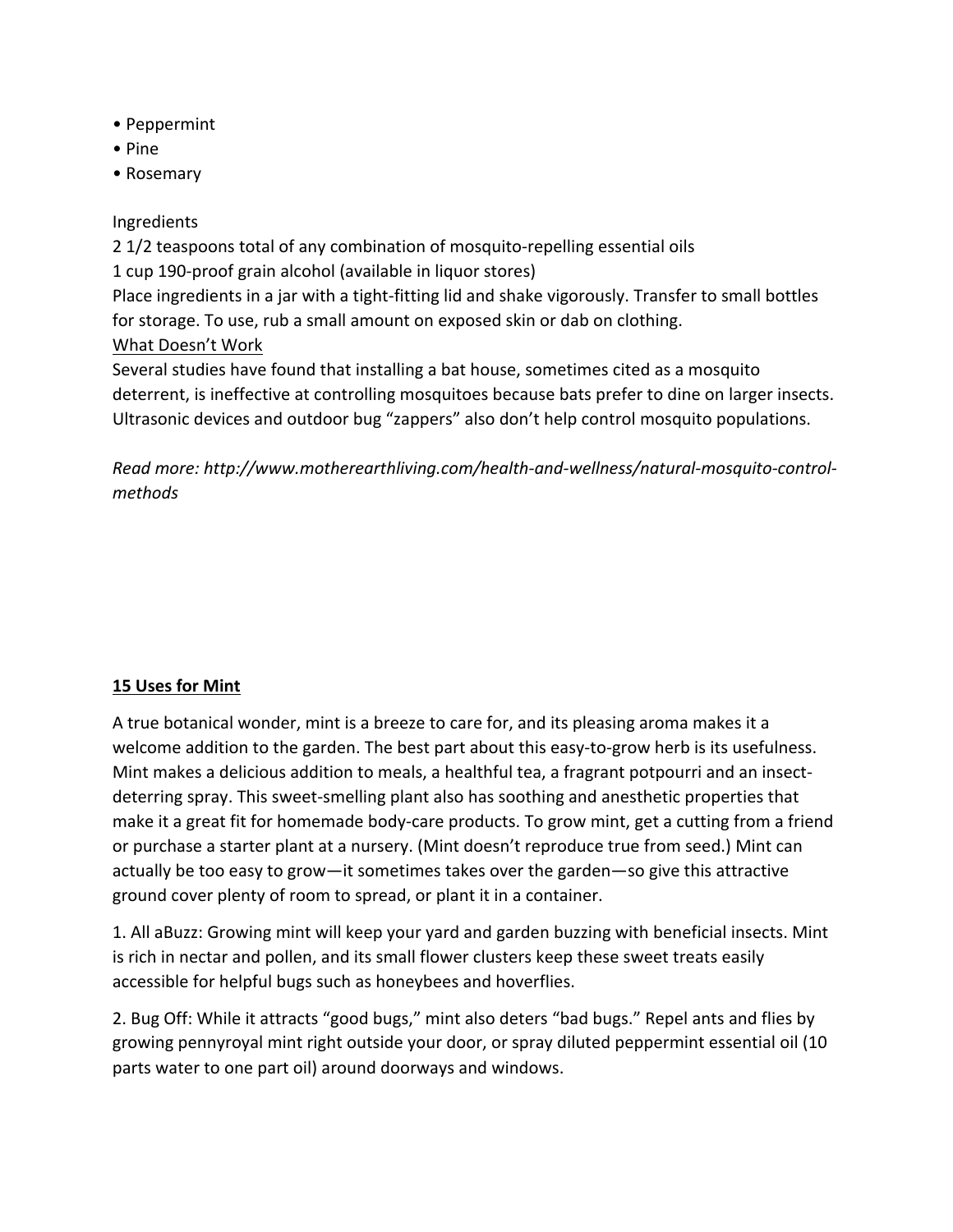3. Flea Free: Keep pets free of bothersome fleas with this homemade repellent: Bundle 2 parts fresh spearmint, 1 part fresh thyme and 1 part fresh wormwood, and tuck it inside a small pillow. Place the pillow near your pet's bed or another favorite resting place.

4. Room Refresher: Keep your home smelling fresh by adding a few drops of mint essential oil to your favorite homemade or unscented store-bought cleaner. Try this simple floor cleaning solution, good for wood, concrete or tile floors: Dilute a cup of white vinegar in a gallon of water and add 3 to 5 drops of mint essential oil.

5. Beverage Booster: Mint is refreshing in iced beverages. Add sprigs of fresh mint to a pitcher of water or plain iced tea, let it sit for 30 minutes or more, and serve it over ice. If you enjoy cocktails, mix fresh mint into homemade juleps or mojitos.

6. Veggie Revamp: Enjoy an interesting twist on a vegetable medley by adding fresh or dried chopped mint to peas, green beans, carrots or cauliflower during their last two minutes of cooking.

7. Divine Desserts: Mix 2 tablespoons finely chopped fresh mint leaves into chocolate chip cookie dough and bake as usual for wonderfully minty treats.

8. Breath Saver: You don't have to rely on mint gum or candies to freshen your breath. A sprig of your favorite fresh mint variety will get rid of bad breath just as well. Simply pluck and chew.

9. Tummy Tamer: Peppermint tea is an excellent way to ease an upset stomach. Peppermint helps calm the digestive tract and alleviate indigestion, intestinal gas and abdominal cramping.

10. Hiccup Help: Try this homemade concoction to help soothe the diaphragm irritation that can cause hiccups: Pour a glass of lukewarm water, then add a couple squeezes of fresh lemon juice, a pinch of salt and a few mint leaves.

11. Steam Clean: A peppermint steam can help clear sinuses and congestion and fight infection. Bring a pot of water to boil, turn off the heat, add a few drops of peppermint essential oil and lean over the pot, draping a towel over your head. Breathe in the minty steam. Mint steams also act as a cleansing and stimulating facial.

12. Nausea Nix: Peppermint essential oil can boost your mood and reduce feelings of nausea. Simply add a couple drops to a clean handkerchief and breathe in.

13. Headache Healer: Apply a few drops of peppermint essential oil to your temple to relieve migraines, as compounds in peppermint oil are known to calm muscle spasms. You can also make a simple compress to get rid of tension headaches: Pour 3 cups hot water over 3 peppermint tea bags. Steep, covered for 5 to 7 minutes; remove tea bags and add ice. To use, dip wash cloth into cold tea and apply to forehead.

14. Fresh Feet: Mint soothes aching feet thanks to the pain-relieving properties in menthol, a compound in mint. Menthol also triggers a cooling sensation, perfect for foot scrubs. Try this